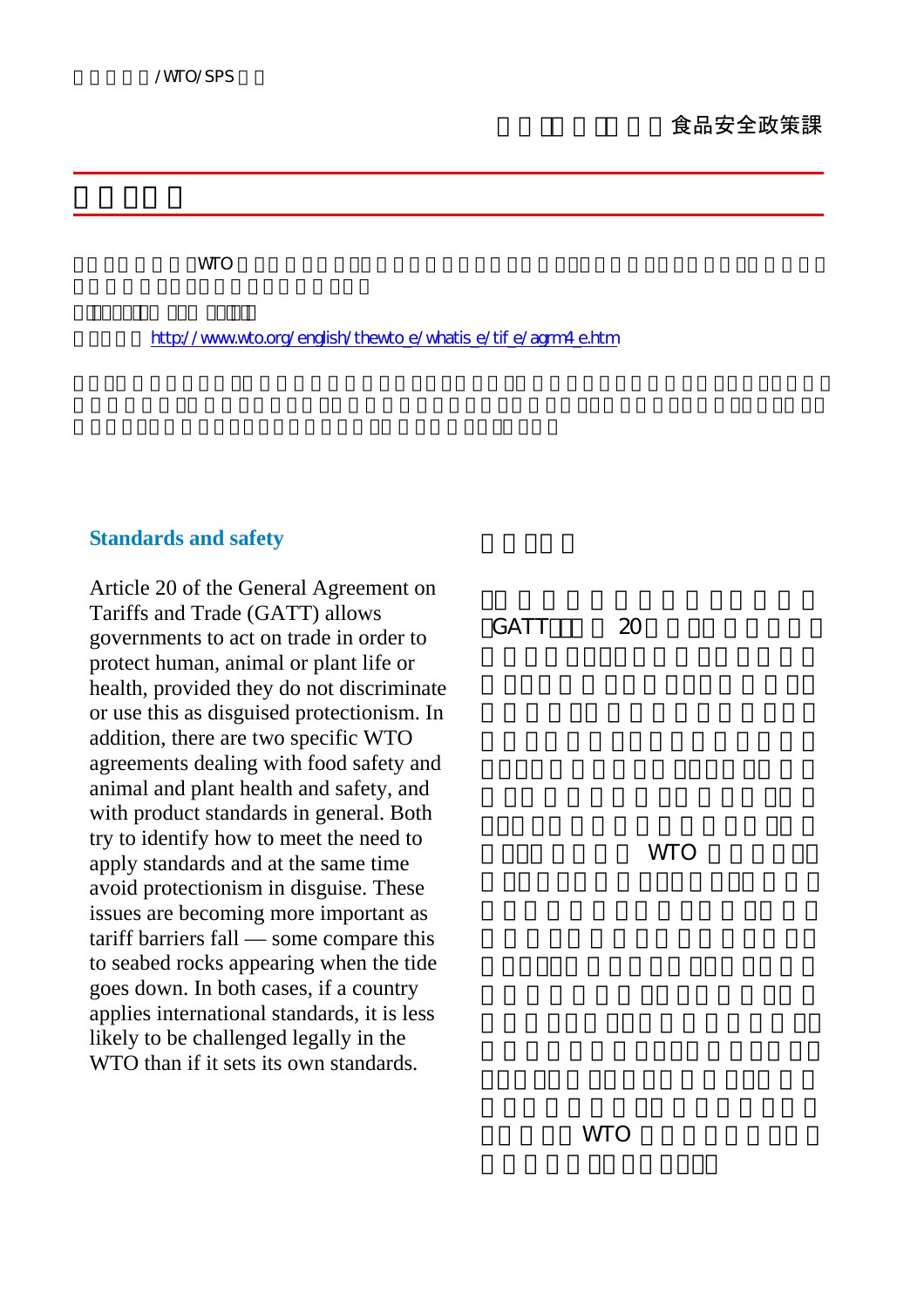#### /WTO/SPS

# **Food, animal and plant products: how safe is safe?**

Problem: How do you ensure that your country's consumers are being supplied with food that is safe to eat — "safe" by the standards you consider appropriate? And at the same time, how can you ensure that strict health and safety regulations are not being used as an excuse for protecting domestic producers?

A separate agreement on food safety and animal and plant health standards (the **Sanitary and Phytosanitary Measures Agreement** or **SPS**) sets out the basic rules.

It allows countries to set their own standards. But it also says regulations must be based on science. They should be applied only to the extent necessary to protect human, animal or plant life or health. And they should not arbitrarily or unjustifiably discriminate between countries where identical or similar conditions prevail.

Member countries are encouraged to use international standards, guidelines and recommendations where they exist. When they do, they are unlikely to be challenged legally in a WTO dispute. However, members may use measures which result in higher standards if there is scientific justification. They can also set higher standards based on appropriate assessment of risks so long as the approach is consistent, not

 $SPS$ 

SPS and the state of the state of the state of the state of the state of the state of the state of the state of the state of the state of the state of the state of the state of the state of the state of the state of the st

**WTO**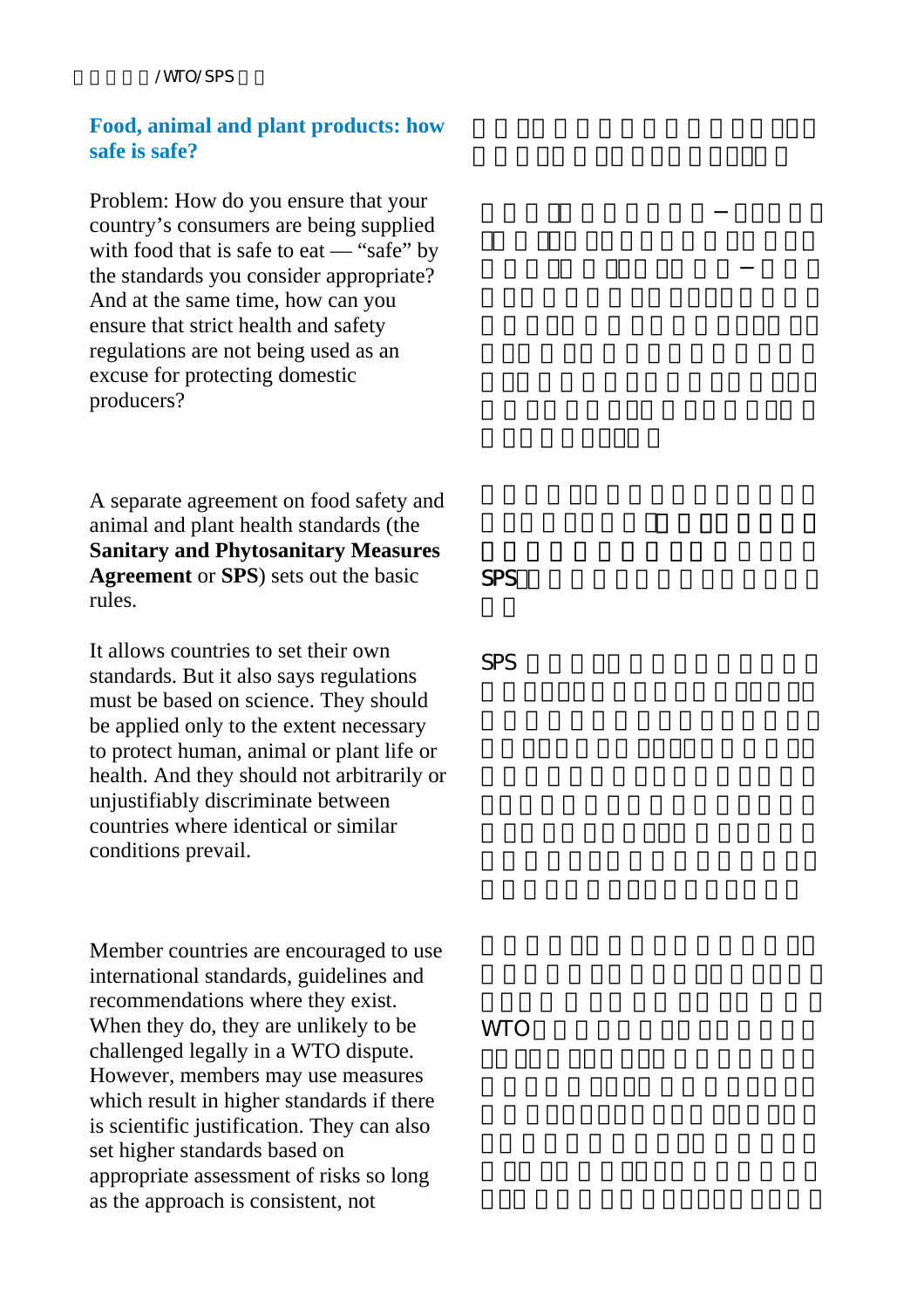#### /WTO/SPS

arbitrary. And they can to some extent apply the "precautionary principle", a kind of "safety first" approach to deal with scientific uncertainty. Article 5.7 of the SPS Agreement allows temporary "precautionary" measures.

The agreement still allows countries to use different standards and different methods of inspecting products. So how can an exporting country be sure the practices it applies to its products are acceptable in an importing country? If an exporting country can demonstrate that the measures it applies to its exports achieve the same level of health protection as in the importing country, then the importing country is expected to accept the exporting country's standards and methods.

The agreement includes provisions on control, inspection and approval procedures. Governments must provide advance notice of new or changed sanitary and phytosanitary regulations, and establish a national enquiry point to provide information. The agreement complements that on technical barriers to trade.

### **Technical regulations and standards**

Technical regulations and standards are important, but they vary from country to country. Having too many different standards makes life difficult for producers and exporters. If the standards are set arbitrarily, they could be used as

and SPS and SPS and  $S$  $5.7$ 

SPS and the state  $\sim$ 

SPS and the set of the set of the set of the set of the set of the set of the set of the set of the set of the set of the set of the set of the set of the set of the set of the set of the set of the set of the set of the s

りません。この協定は、TBT 協定でカ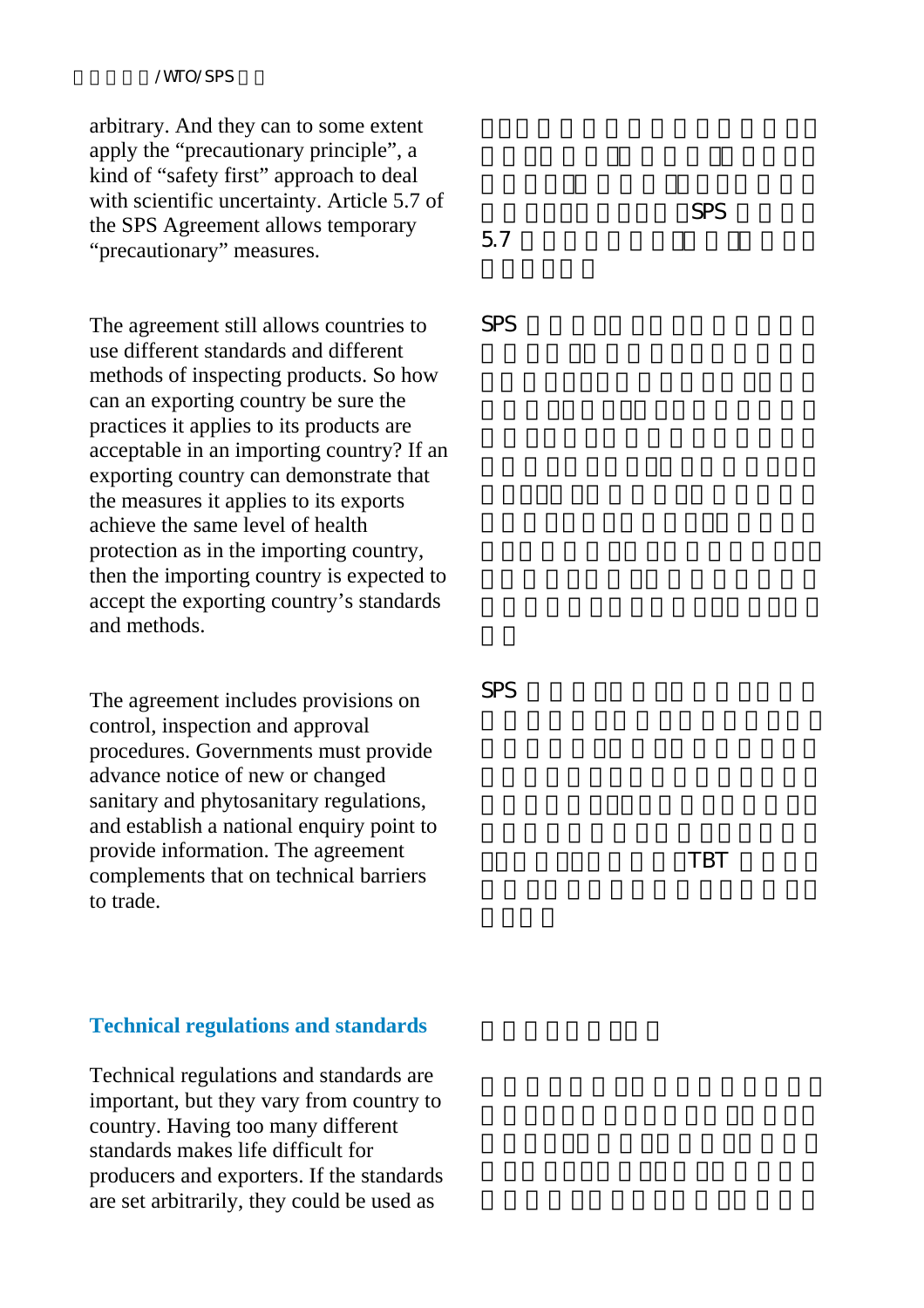#### /WTO/SPS

an excuse for protectionism. Standards can become obstacles to trade. But they are also necessary for a range of reasons, from environmental protection, safety, national security to consumer information. And they can help trade. Therefore the same basic question arises again: how to ensure that standards are genuinely useful, and not arbitrary or an excuse for protectionism.

The **Technical Barriers to Trade Agreement (TBT)** tries to ensure that regulations, standards, testing and certification procedures do not create unnecessary obstacles.

However, the agreement also recognizes countries' rights to adopt the standards they consider appropriate — for example, for human, animal or plant life or health, for the protection of the environment or to meet other consumer interests. Moreover, members are not prevented from taking measures necessary to ensure their standards are met. But that is counterbalanced with disciplines. A myriad of regulations can be a nightmare for manufacturers and exporters. Life can be simpler if governments apply international standards, and the agreement encourages them to do so In any case, whatever regulations they use should not discriminate.

TBT

TBT GEORGIE

TBT STEEPING

The agreement also sets out a code of good practice for both governments and TBT GEORGIA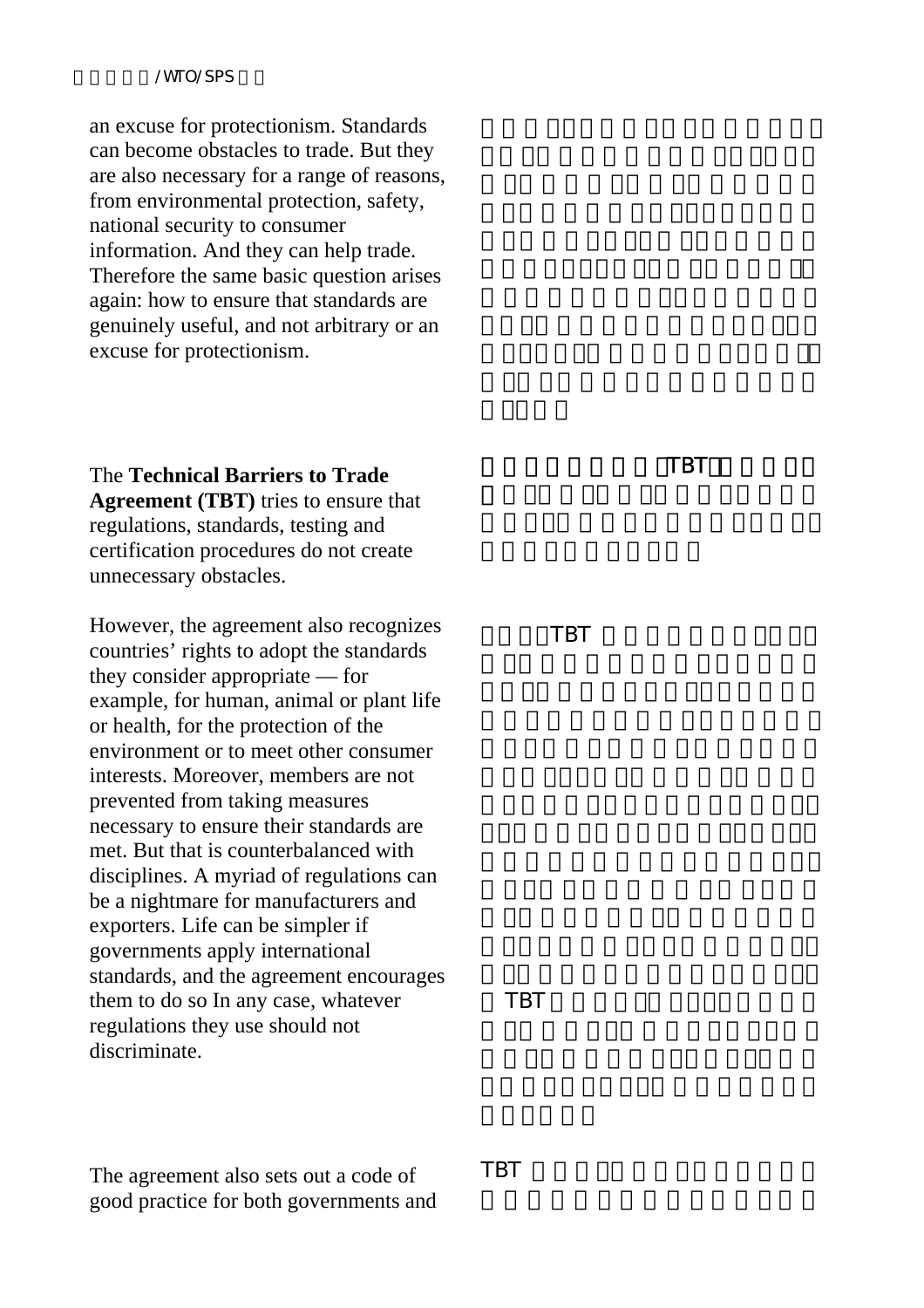non-governmental or industry bodies to prepare, adopt and apply voluntary standards. Over 200 standards-setting bodies apply the code.

The agreement says the procedures used to decide whether a product conforms with revelant standards have to be fair and equitable. It discourages any methods that would give domestically produced goods an unfair advantage. The agreement also encourages countries to recognize each other's procedures for assessing whether a product conforms. Without recognition, products might have to be tested twice, first by the exporting country and then by the importing country.

Manufacturers and exporters need to know what the latest standards are in their prospective markets. To help ensure that this information is made available conveniently, all WTO member governments are required to establish national enquiry points and to keep each other informed through the WTO — around 900 new or changed regulations are notified each year. The Technical Barriers to Trade Committee is the major clearing house for members to share the information and the major forum to discuss concerns about the regulations and their implementation.

TBT GEORGIA

 $\overline{2}$ 

**WTO WTO** 

よそ 900 の新たなあるいは変更された

 $200$